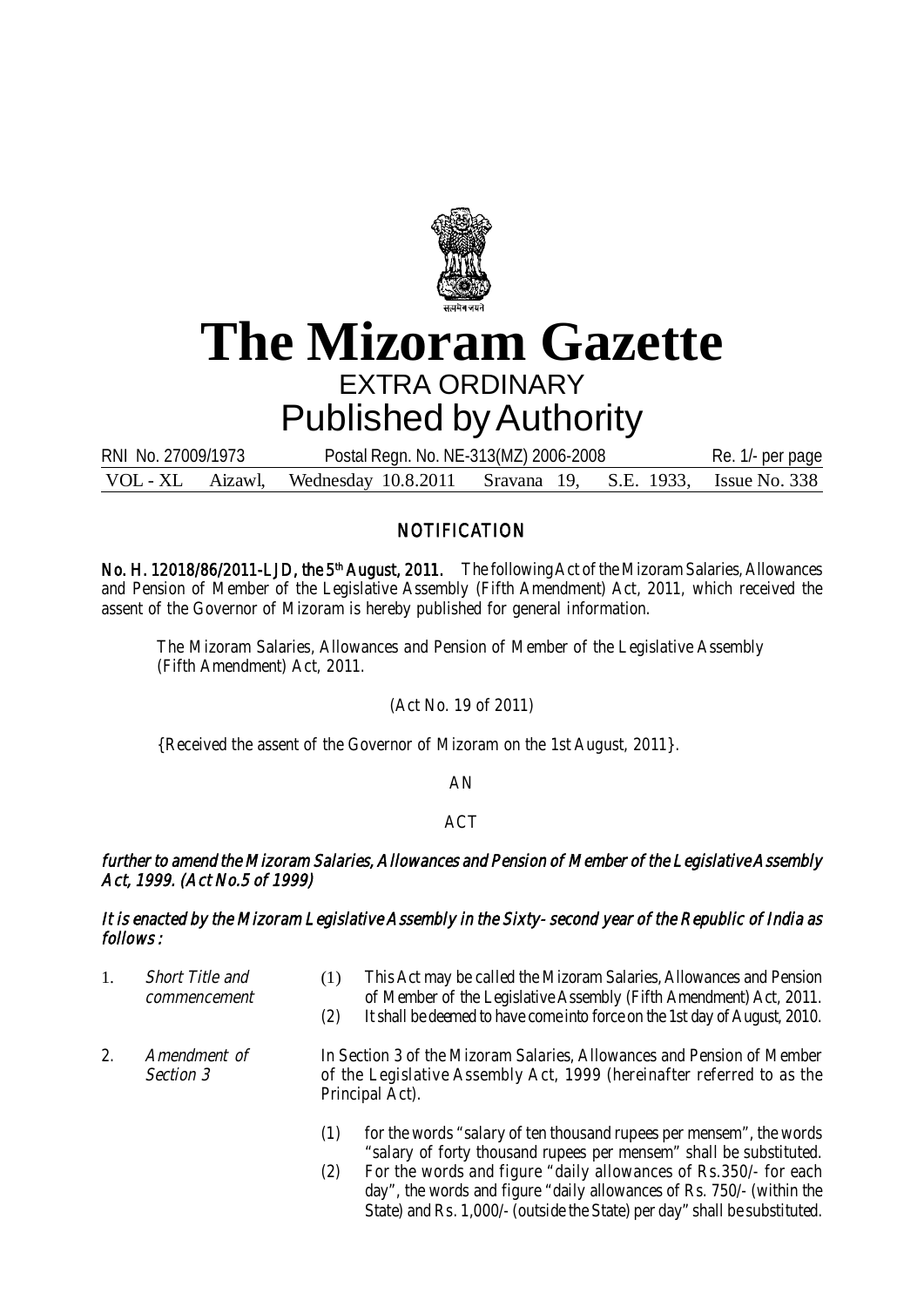$Ex-338/2011$  - 2 -

|  | Amendment of | In Section 4 of the Principal Act,                                     |  |
|--|--------------|------------------------------------------------------------------------|--|
|  | Section 4    | for the words "three thousand five hundred rupees per mensem,"         |  |
|  |              | the words "five thousand rupees per mensem" shall be substituted.      |  |
|  |              | The whole EXPLANATION with its clauses (1) and (2) shall be            |  |
|  |              | substituted by the following words - "Provision of electricity, supply |  |
|  |              | of water and telephone shall be fixed by the Speaker in the form of    |  |

- 4. Amendment of In Section 5 of the Principal Act, for the words and figure "to receive a sum Section 5 of Rs. 50,000/- in the first year for furnishing and Rs. 20,000/- annually the words and figure "to receive for furnishing a sum of Rs. 1,00,000/- in the first year and Rs. 50,000/- annually" shall be substituted.
- 5. Amendment of In Section 6 of the Principal Act, for the words and figures "A member Section 6 shall be paid per mensem constituency allowance of Rs. 5,000/-. contingency allowance of Rs. 3,000/- and family allowance of Rs. 3,000/-" the words and figure "A member shall be paid constituency allowance of Rs. 10,000/-, contingency allowance of Rs. 5,000/- and family allowance of Rs. 5,000/- per mensem" shall be substituted.
- 6. Insertion of a After Section 6 of the Principal Act, Section 6 A may be added as follows,<br>
new Section hamely:- "6A. Entitlement to Personal Assistant. A member shall be namely:- "6A. Entitlement to Personal Assistant. - A member shall be entitled to the service of one Personal Assistant on co-terminus basis at the rate of Rs. 10,000/- per month".

7. Amendment of In Section 7 of the Principal Act, the words "within India" shall be deleted Section 7 and for the figure and words "Rs. 1,00,000/- (Rupees one lakh)" the figure and words "Rs. 2,00,000/- (Rupees two lakhs)" shall be substituted.

8. Amendment of 1) In clause (a) of sub-section (1) of Section 14 of the Principal Act, Section 14 for the words "five lakh rupees" the words "ten lakh rupees" shall be substituted.

Office Memorandum or Office Order from time to time".

2) After clause (ii) of sub-section (4) of Section 14 of the Principal Act, a new clause (iii) shall be added as follows, namely:- "(iii) Where a pensioner having obtained a loan or advance under clause (a) or (b) of sub-section (1) of Section 14 dies, the amount of the loan or the advance, as the case may be, or any part thereof which would have accrued on the date of the death of the pensioner in accordance with the terms and conditions of the loan or the advance along with interest thereon shall be written off, with the sanction of the authority as may be prescribed by the Government from time to time".

9. Amendment of In Section 15 of the Principal Act,

- Section 15 (1) In sub-section (1), for the words "five thousand " the words "twenty thousand" shall be substituted.
	- (2) In sub-section (2), for the words "six thousand five hundred" the words "twenty five thousand" shall be substituted.
	- (3) In sub-section (3), for the words "one thousand five hundred" the words "five thousand" shall be substituted.
	- (4) In clause (a) of sub-section (4), for the words "The pension shall be increased by 5 (five) percent annually at compound rate" the words